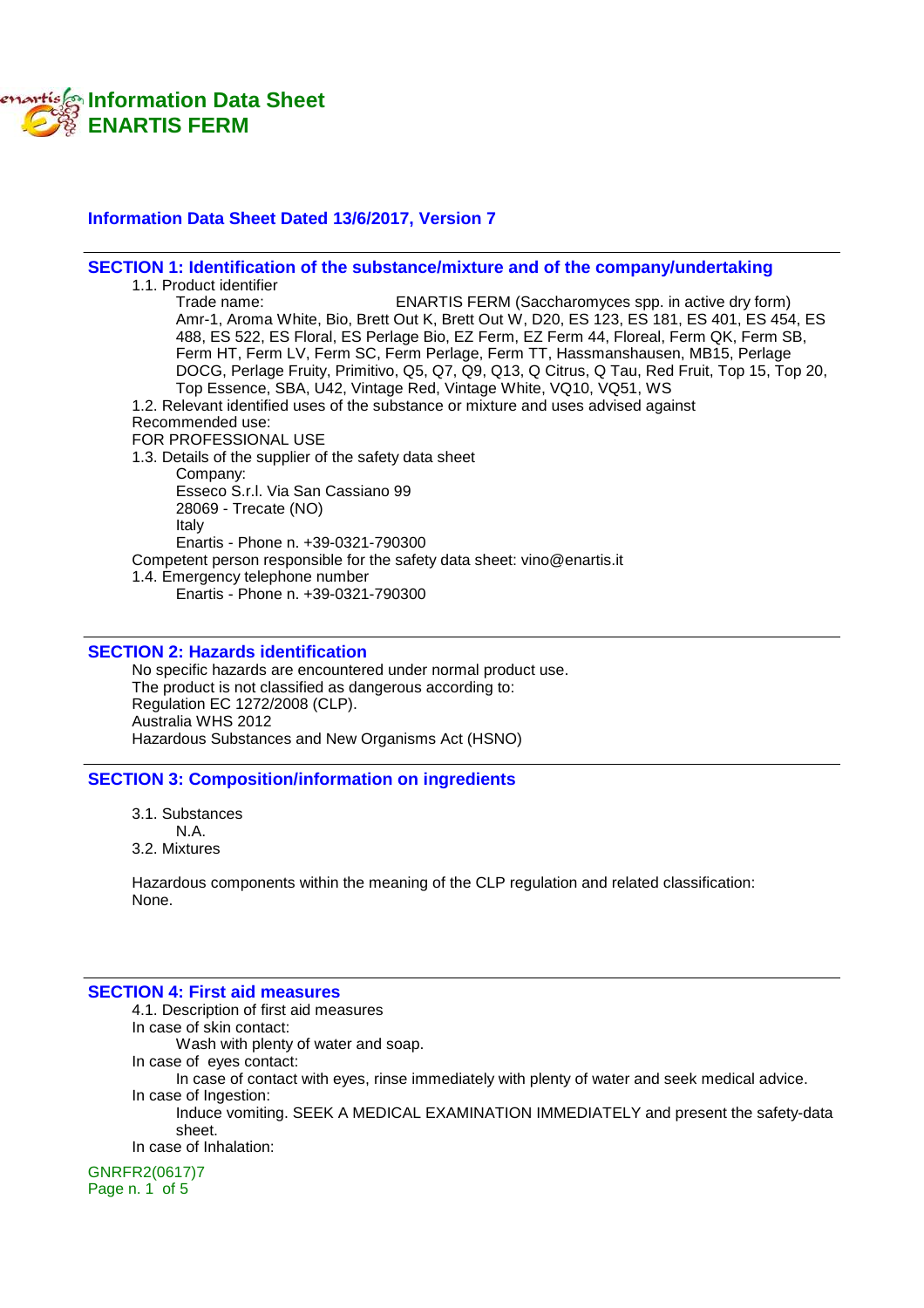

Remove casualty to fresh air and keep warm and at rest.

- 4.2. Most important symptoms and effects, both acute and delayed None
- 4.3. Indication of any immediate medical attention and special treatment needed Treatment: None

## **SECTION 5: Firefighting measures**

- 5.1. Extinguishing media
	- Suitable extinguishing media:
	- Water.

Carbon dioxide (CO2).

Extinguishing media which must not be used for safety reasons:

- None in particular.
- 5.2. Special hazards arising from the substance or mixture
	- Do not inhale explosion and combustion gases.
- 5.3. Advice for firefighters
	- Use suitable breathing apparatus .

Collect contaminated fire extinguishing water separately. This must not be discharged into drains.

Move undamaged containers from immediate hazard area if it can be done safely.

#### **SECTION 6: Accidental release measures**

- 6.1. Personal precautions, protective equipment and emergency procedures Wear personal protection equipment.
	- Remove persons to safety.

See protective measures under point 7 and 8.

6.2. Environmental precautions

Do not allow to enter into soil/subsoil. Do not allow to enter into surface water or drains. Retain contaminated washing water and dispose it.

In case of gas escape or of entry into waterways, soil or drains, inform the responsible authorities.

Suitable material for taking up: absorbing material, organic, sand

6.3. Methods and material for containment and cleaning up

- Wash with plenty of water.
- 6.4. Reference to other sections See also section 8 and 13

#### **SECTION 7: Handling and storage**

- 7.1. Precautions for safe handling
	- Avoid contact with skin and eyes, inhalation of vapours and mists. Do not eat or drink while working. See also section 8 for recommended protective equipment.
	-
- 7.2. Conditions for safe storage, including any incompatibilities Keep away from food, drink and feed. Incompatible materials: None in particular.
	- Instructions as regards storage premises:
	- Adequately ventilated premises.
- 7.3. Specific end use(s)
	- None in particular

#### **SECTION 8: Exposure controls/personal protection**

Eye protection:

Not needed for normal use. Anyway, operate according good working practices. Protection for skin:

GNRFR2(0617)7 Page n. 2 of 5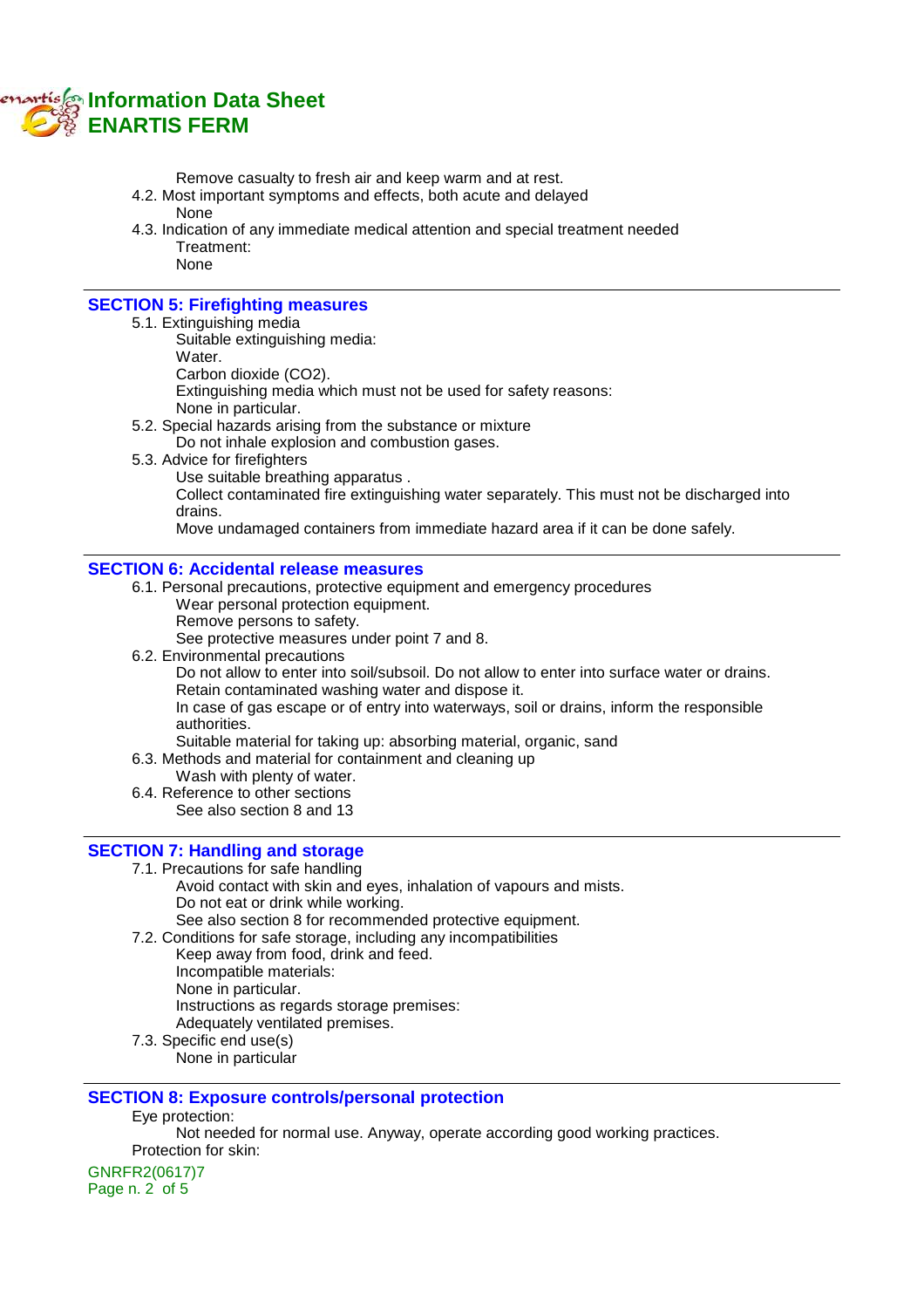# **Information Data Sheet ENARTIS FERM**

| No special precaution must be adopted for normal use.<br>Protection for hands:<br>Not needed for normal use.<br>Respiratory protection:<br>Not needed for normal use.<br>Thermal Hazards:<br>None<br>Environmental exposure controls:<br>None |                |
|-----------------------------------------------------------------------------------------------------------------------------------------------------------------------------------------------------------------------------------------------|----------------|
| <b>SECTION 9: Physical and chemical properties</b>                                                                                                                                                                                            |                |
| 9.1. Information on basic physical and chemical properties                                                                                                                                                                                    |                |
| Appearance and colour:                                                                                                                                                                                                                        | Solid          |
| Odour:                                                                                                                                                                                                                                        | Characteristic |
| Odour threshold:                                                                                                                                                                                                                              | N.A.           |
| pH:                                                                                                                                                                                                                                           | $\pm 5.60(5%)$ |
| Melting point / freezing point:                                                                                                                                                                                                               | N.A.           |
| Initial boiling point and boiling range:                                                                                                                                                                                                      | N.A.           |
| Solid/gas flammability:                                                                                                                                                                                                                       | N.A.           |
| Upper/lower flammability or explosive limits:                                                                                                                                                                                                 | N.A.           |
| Vapour density:                                                                                                                                                                                                                               | N.A.           |
| Flash point:                                                                                                                                                                                                                                  | N.A.           |
| Evaporation rate:                                                                                                                                                                                                                             | N.A.           |
| Vapour pressure:                                                                                                                                                                                                                              | N.A.           |
| Relative density:                                                                                                                                                                                                                             | N.A.           |
| Solubility in water:                                                                                                                                                                                                                          | 100%           |
| Solubility in oil:                                                                                                                                                                                                                            | N.A.           |
| Partition coefficient (n-octanol/water):                                                                                                                                                                                                      | N.A.           |
| Auto-ignition temperature:                                                                                                                                                                                                                    | N.A.           |
| Decomposition temperature:                                                                                                                                                                                                                    | N.A.           |

Fat Solubility: N.A.<br>Conductivity: N.A. Conductivity: Substance Groups relevant properties N.A. **SECTION 10: Stability and reactivity**

Oxidizing properties:

9.2. Other information

Viscosity: N.A. Explosive properties: N.A.<br>Oxidizing properties: N.A.

Miscibility: N.A.

- 10.1. Reactivity Stable under normal conditions 10.2. Chemical stability
- Stable under normal conditions 10.3. Possibility of hazardous reactions
- None 10.4. Conditions to avoid
	- Stable under normal conditions.
- 10.5. Incompatible materials None in particular.
- 10.6. Hazardous decomposition products None.

## **SECTION 11: Toxicological information**

Toxicological information of the main substances found in the product: N.A.

GNRFR2(0617)7 Page n. 3 of 5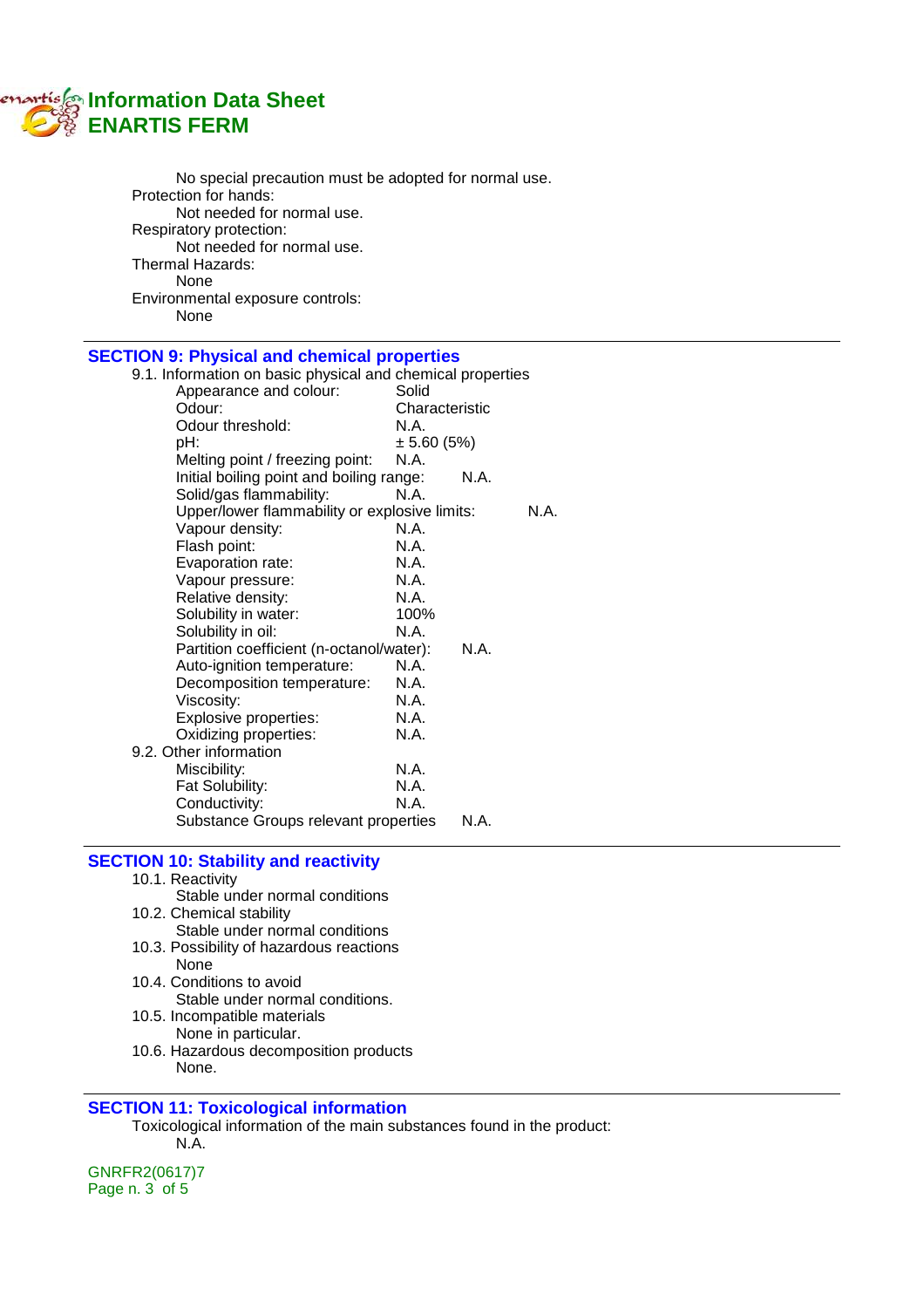## **Information Data Sheet ENARTIS FERM**

#### **SECTION 12: Ecological information**

12.1. Toxicity

Adopt good working practices, so that the product is not released into the environment. N.A.

12.2. Persistence and degradability

N.A.

12.3. Bioaccumulative potential N.A.

12.4. Mobility in soil

N.A.

12.5. Results of PBT and vPvB assessment

- vPvB Substances: None PBT Substances: None
- 12.6. Other adverse effects None

#### **SECTION 13: Disposal considerations**

Recover if possible. In so doing, comply with the local and national regulations currently in force.

### **SECTION 14: Transport information**

Not classified as dangerous in the meaning of transport regulations.

#### **SECTION 15: Other information**

This document was prepared by a competent person who has received appropriate training. Main bibliographic sources:

ECDIN - Environmental Chemicals Data and Information Network - Joint Research Centre, Commission of the European Communities

SAX's DANGEROUS PROPERTIES OF INDUSTRIAL MATERIALS - Eight Edition - Van Nostrand Reinold

CCNL - Appendix 1

Insert here further consulted bibliography

The information contained herein is based on our state of knowledge at the above-specified date. It refers solely to the product indicated and constitutes no guarantee of particular quality.

It is the duty of the user to ensure that this information is appropriate and complete with respect to the specific use intended.

This MSDS cancels and replaces any preceding release.

| ADR:                            | European Agreement concerning the International Carriage of<br>Dangerous Goods by Road. |
|---------------------------------|-----------------------------------------------------------------------------------------|
| CAS:                            | Chemical Abstracts Service (division of the American Chemical<br>Society).              |
| CLP:                            | Classification, Labeling, Packaging.                                                    |
| DNEL:                           | Derived No Effect Level.                                                                |
| EINECS:                         | European Inventory of Existing Commercial Chemical Substances.                          |
| GefStoffVO:                     | Ordinance on Hazardous Substances, Germany.                                             |
| GHS:                            | Globally Harmonized System of Classification and Labeling of<br>Chemicals.              |
| IATA:                           | International Air Transport Association.                                                |
| IATA-DGR:                       | Dangerous Goods Regulation by the "International Air Transport"<br>Association" (IATA). |
| ICAO:                           | International Civil Aviation Organization.                                              |
| ICAO-TI:                        | Technical Instructions by the "International Civil Aviation Organization"<br>$(ICAO)$ . |
| IMDG:                           | International Maritime Code for Dangerous Goods.                                        |
| INCI:                           | International Nomenclature of Cosmetic Ingredients.                                     |
| KSt:                            | Explosion coefficient.                                                                  |
| GNRFR2(0617)7<br>Page n. 4 of 5 |                                                                                         |